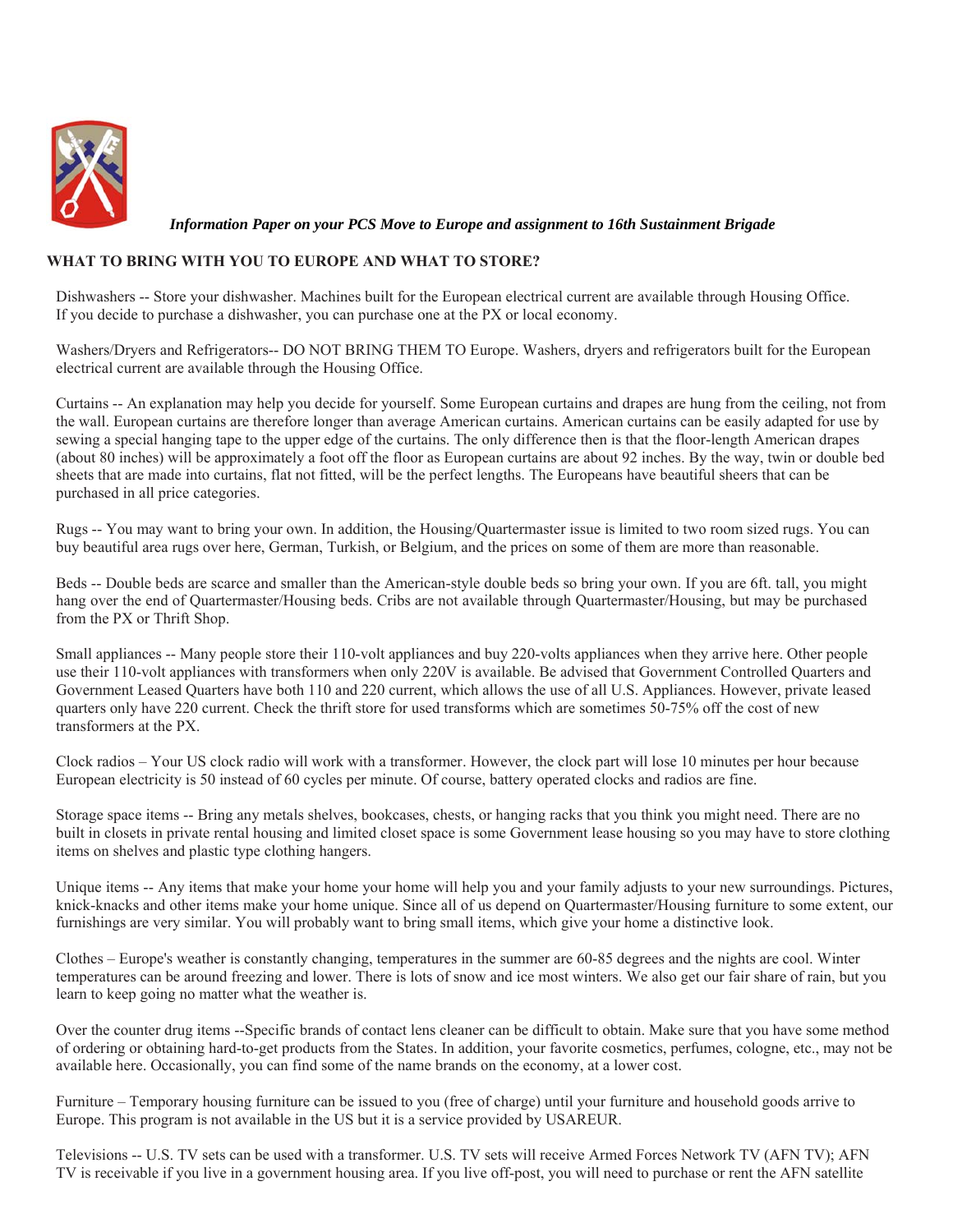system from the PX. This is a different system than any other satellite system. U.S. TV sets will also receive American cable service (10 channels), which is available only in government housing. U.S. TV sets will not receive European broadcast or cable channels. Multi-system televisions, which receive both American and European programming

#### **Shipping your Goods to Europe**

Immediately upon receiving your orders for a permanent change of station (PCS Orders), take those orders to the Installation Transportation Management Office (TMO), Outbound Properties Section. They will brief you on your entitlements, assist you with completing the required paperwork, and arrange for a day for the shippers/packers to pick up your stuff.

## **WEIGHT ALLOWANCE CHART FOR HOUSEHOLD GOODS**

| Grade     | Permanent Change of Station (PCS)<br>Without<br><b>Dependents</b> | Permanent Change of Station (PCS)<br>With<br><b>Dependents</b> |
|-----------|-------------------------------------------------------------------|----------------------------------------------------------------|
| $O-5$     | 16,000                                                            | 17,500                                                         |
| $O-4/W-4$ | 14,000                                                            | 17,000                                                         |
| $O-3/W-3$ | 13,000                                                            | 14,500                                                         |
| $O-2/W-2$ | 12,500                                                            | 13,500                                                         |
| $O-1/W-1$ | 10,000                                                            | 12,000                                                         |
| $E-9$     | 12,000                                                            | 14,500                                                         |
| $E-8$     | 11,000                                                            | 13,500                                                         |
| $E - 7$   | 10,500                                                            | 12,500                                                         |